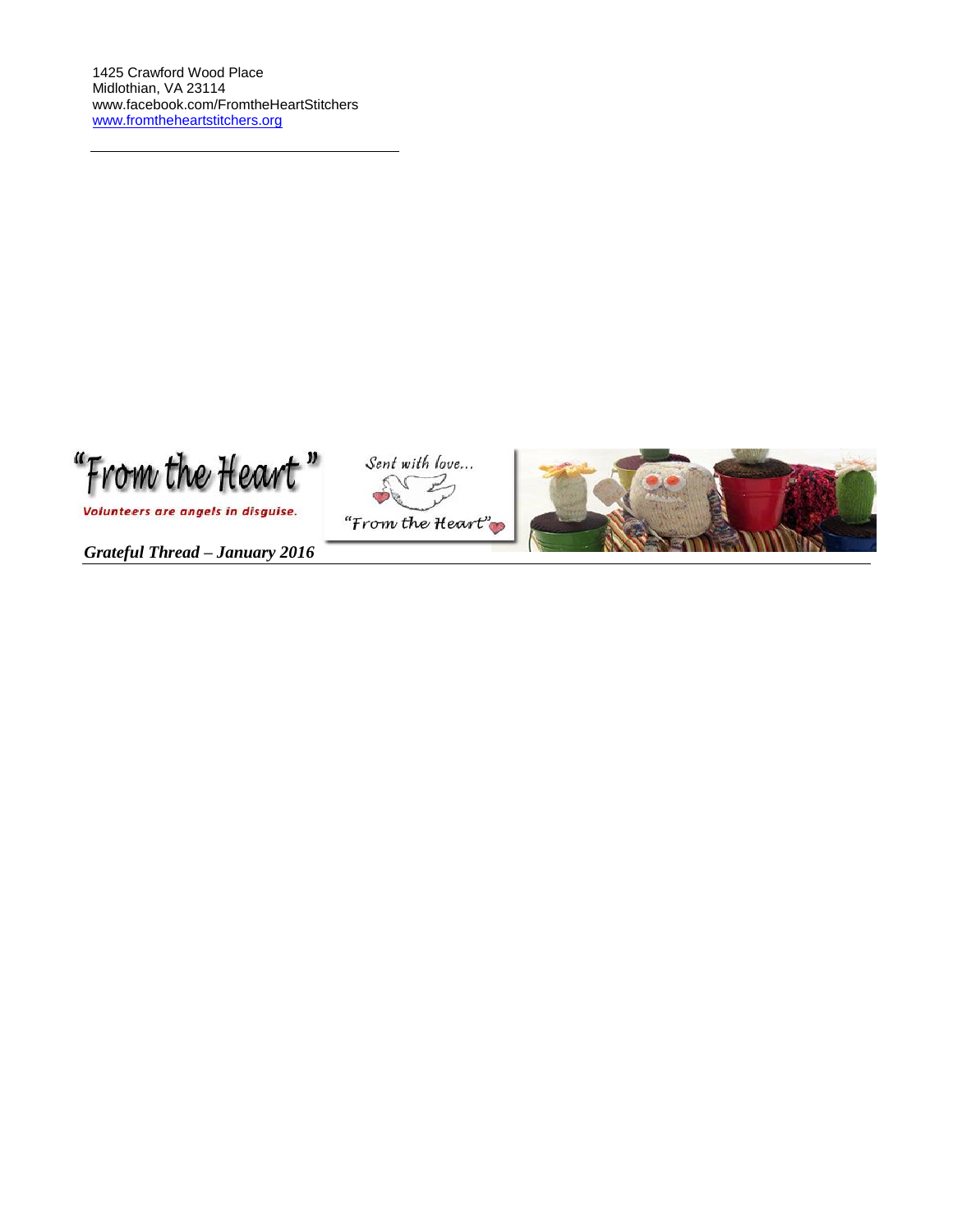# **Letter from Lois - January 2016**

Pardon our dust!

We are currently working on a long overdue shop makeover. You'll notice new seating (with more to come) in our front room. Also, the absence of the easel holding the shop schedule. In its place we have shelves on either side of the door to the yarn hall. On your left the schedules, on your right additional shelf space with hooks for your sweater or jacket.

To come, more cleanup of our reference book section and a little more furniture shuffling in our front area.

Once the front room is completed we plan to move on to the back area, nursery section. You will notice the two underused chests are gone. Those baby pattern reference books you will soon find with other books at the front of the shop. Extra book cases may go into that back area to house kits for hats, scarves, blankets and blankets squares. This area will become home for all our sample projects along with their matching patterns.

Some areas are still in the planning stages so, stay tuned…watch our transformation!

See you at the shop!

Lois



# **Mark Your Calendars NOW**

## *Fredericksburg Waste Not Workshop*

Mark the date on your calendar for the next Fredericksburg Waste Not Workshop *Saturday March 26th .*

More details next month but we will be looking for volunteers to help with setup and clean up.

#### *Powhatan Festival of Fiber*

*Saturday, April 30<sup>th</sup> 2016* is the date of the next Powhatan Festival of Fiber. The festival, held to celebrate and to share appreciation of the many fiber animals, fiber farmers and fiber artisans of the county and surrounding area, will be held rain or shine and is always worth attending so mark your calendar now. The festival includes demonstrations, exhibits, and classes (some of the classes are an additional cost). The event starts at 10:00am and continues until 5:00pm at 3920 Marion Harland Lane in Powhatan. The cost of admittance is \$5 for adults with children 12 and under being admitted free.

# **Core Pattern Book New to the Shop**

Along with our clean up and re-do of the shop, we are re-doing and re-organizing the collection of patterns From the Heart has at the shop. By the end of February, at the latest, we will have a binder on the bookshelf which will contain ONLY the core patterns which we use often and which reflect our most common needs. The collection of binders we currently use will still be available but ALL the binders will now be on the shelves in the front part of the shop along with the 'how to' and reference books. This new binder will contain only the most often used patterns and should make it easier to select a pattern if you are unsure what to make and also make it easier for the shopkeepers to recommend a pattern to a new member. There will be completed samples in the shop to match all these core patterns although some of these may not be available as early as the book itself. If you would like to assist with this project by knitting or crocheting a sample, please contact Tricia a[t ennis1000@verizon.net](mailto:ennis1000@verizon.net) or by phone at (804) 683-9015

## **Stop by the Shop – Shop Hours**

The From the Heart 'shop' which is actually our clubhouse/distribution center is open every Tuesday, Wednesday, Thursday, and Saturday from 10am until 2pm. It is located at 1114 Westbriar Drive in Henrico Co. When was the last time you sat, stitched and enjoyed the camaraderie? We would love to see you there whenever you can drop by.

## **Inclement Weather Policy**

As we approach the Winter Season with its potential for snow and ice, we want to remind you that the general rule for From the Heart is "If the schools are closed, so is the shop." Scheduling for shopkeepers continues as normal but, should the shop need to be closed, the scheduler will send out an email to let everybody know. If you feel unsafe or unsure about heading out as a shopkeeper, let the scheduler know and she will find a replacement for you. From the Heart's primary concern is for the safety of the shopkeepers and members.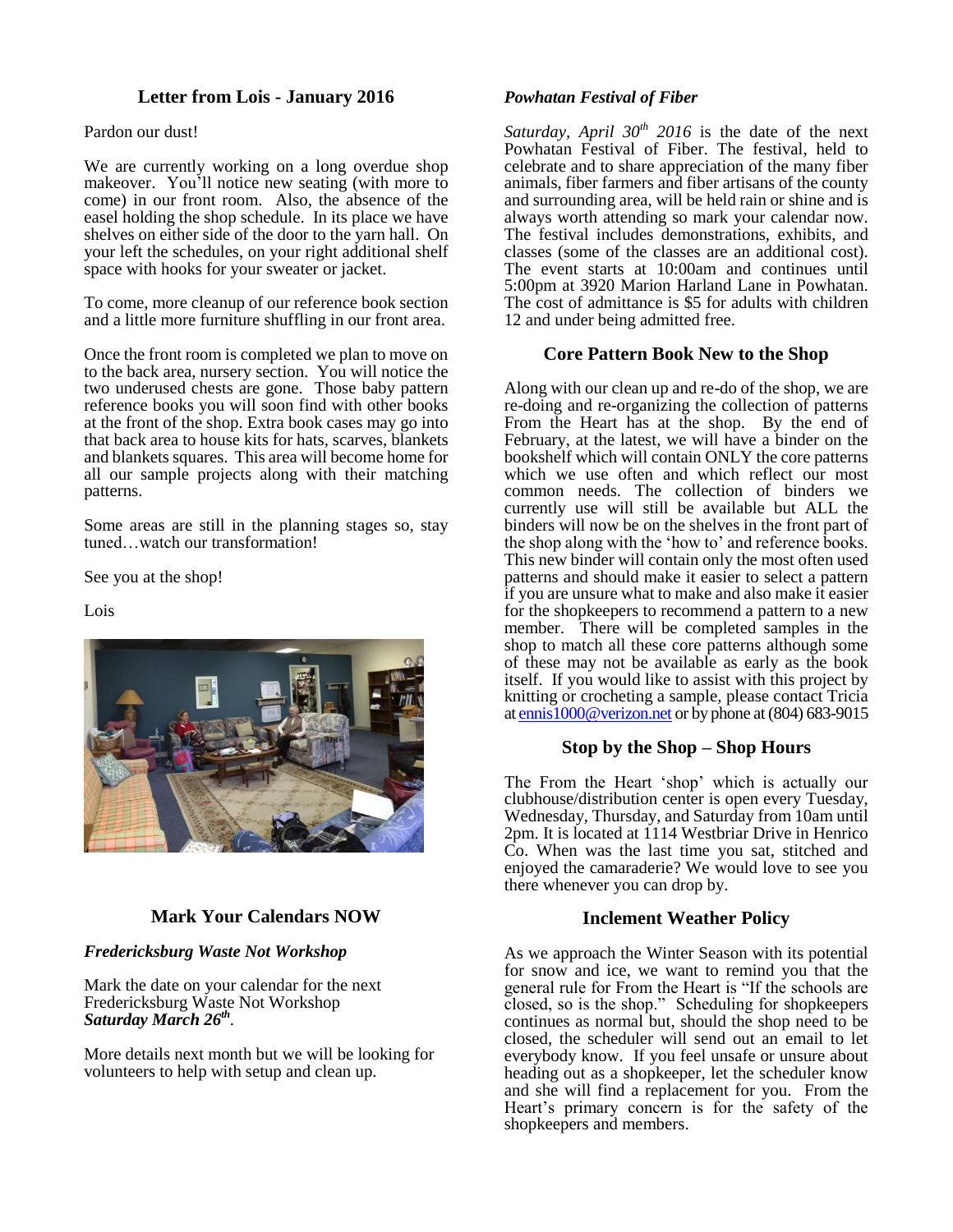# **Talking of Inclement Weather…. (Not)**

Below is a photo sent in by Betty Mayes of the Dinwiddie group meeting outside on the grass before the library opened on December 31, 2015. Yes, outside in the sunshine. Thank you, Betty, for sending this shot of the dedicated group you have in Dinwiddie. Pretty soon, that delicious sunshine might be only a memory so I hope you enjoyed it while you could, Tricia



# **Current Needs**

**Richmond and Surrounding** area's main need at the moment is for:

Chemo and Dialysis blankets. Sizes need to be approx.  $30''$  X 48<sup> $\dot{ }$ </sup> for chemo and up to 38" by 68" for dialysis.

#### **Fredericksburg/King George** has a need for:

Baby items

Blankets of all sizes

Hats and scarves of all sizes for male and female (this weather will eventually get cold)

As always, although these are the current needs, you should feel free to work on whatever you want to make as we can, and will, find a home for anything you donate.

#### **January 2016 Scheduler**

Eleanor Cannon is the January scheduler. Contact Eleanor by phone at (804) 514-1168 or by email at [e-cannon@msn.com](mailto:e-cannon@msn.com) if you have two hours to spare for volunteering at the shop. Please note that we are nixing the white board at the shop as it is barely being used to please DO call or email Eleanor if you have two hours to volunteer. Thanks.

#### **\*\*\*\*\*\*\***

"Really, all you need to become a good knitter are wool, needles, hands, and slightly below-average intelligence. Of course superior intelligence, such as yours and mine, is an advantage."

Elizabeth Zimmermann, Knitting Without Tears

# **How it All Began**

Have you a story you'd like to see in the newsletter? Send it to me, Tricia, a[t ennis1000@verizon.net](mailto:ennis1000@verizon.net) or, if you do not have access to a computer, leave it in an envelope for me at the shop. If neither of those work, just give me a call at (804)683-9015 and I will let you have my mailing address to send it to. Also, let me know when you send it, if you want your name published alongside your story or not. Below is Lois' story.

"From the Heart is heading into its 15th year! Our membership has grown from those 4 or 5 stitchers, back in 2001, meeting at Starbucks, to about 1,200 members in 2015! Our love of stitching and an equal love of giving brought us together and it's those same reasons that have attracted others to join us.

When we first endeavored to make a difference, we were each supplying our own yarn, hooks and needles. As we finished a handful of hats, I would take them to Massey Cancer to be given, free of charge, to anyone going through chemo and experiencing hair loss. As the word spread the requests for more hats came in…and we stitched faster. Then the need for blankets for those patients was passed along to us…and we stitched faster.

Now the babies and little kids need a little love so we were asked for smaller hats and blankets…and we stitched faster than we ever thought possible!

I learned I could buy yarn at Goodwill for much less than at a craft store so I picked up all I could, bought a few plastic bins, removed the back seats from my van and loaded it up. I would pull in to the Starbucks parking lot and stitchers who had been awaiting my arrival would come rushing out to claim yarn for their next projects. Soon Starbuck customers, having noticed our now growing group taking up the entire front area of the store, (and most all the extra chairs!) would come chat with us, ask about our group, admire the nice piles of items turned in now covering two coffee tables. Some would tell about extra yarn they would bring to us. Others would actually go home for their current project and come back to hang out with us!

As word spread and our member count increased our incoming yarn donations did as well. I had yarn stored, not only in my now seatless van but in a spare bedroom at home. I learned about online forums and began asking those folks about the best ways to find free yarn, in an attempt to give our stitchers whatever they might enjoy using. I reached out to yarn companies but quickly learned that wasn't beneficial at all. Then "Saint John" entered our lives. He lives way out in the mid-West but it was almost like he was holding my hand. He started sending us huge boxes of beautiful new yarn! Now that man knows how to find a yarn sale! Soon his yarn began coming in. In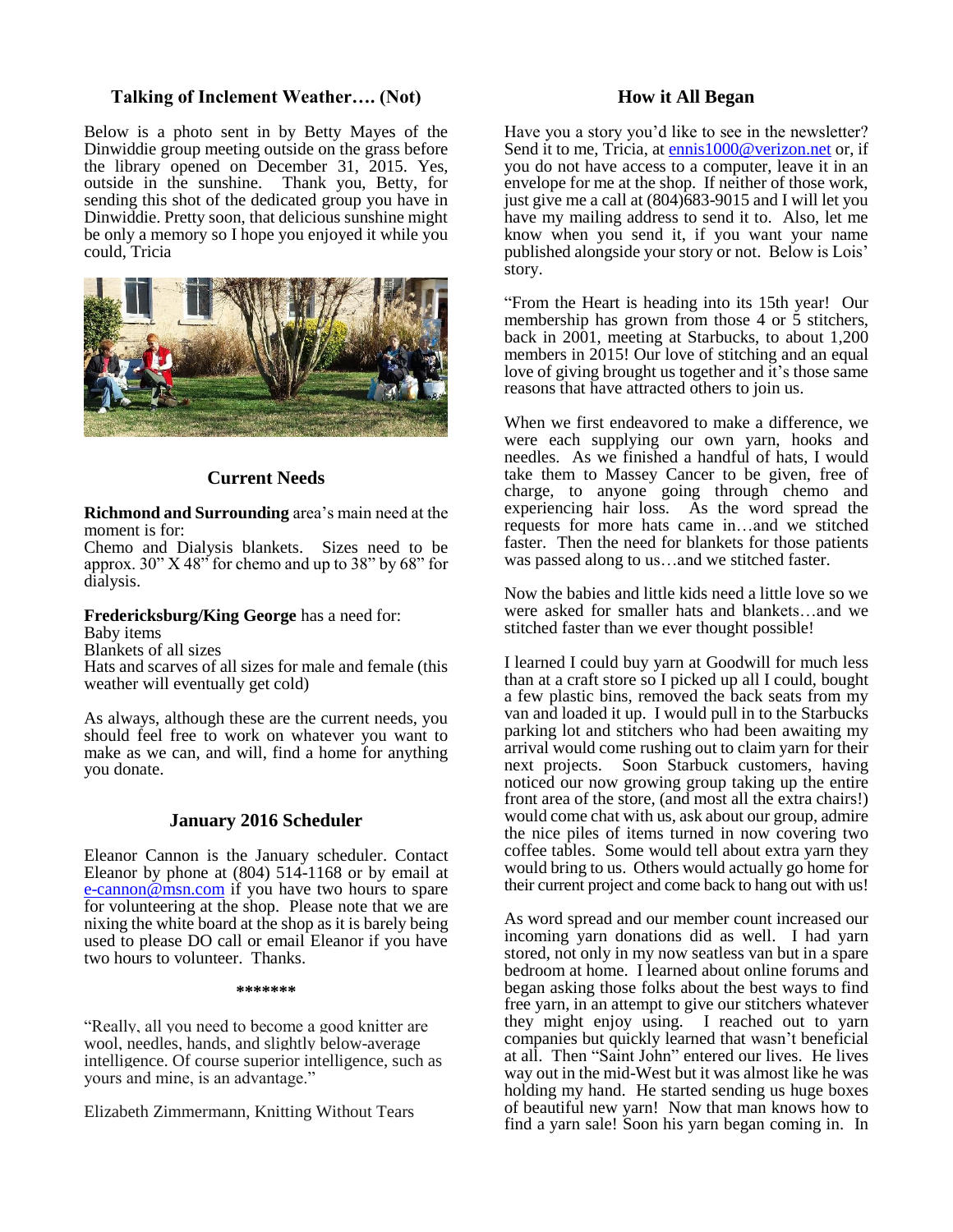fact, before long not only was my van full but that spare bedroom was overflowing out into the hallway. That's when it all move into my garage.

Now that garage was huge! Empty, two car size, nice and bright and clean so down to the garage it all went. I bought more bins…lots of bins! The stitchers were spreading the word to their friends so more members joined…and the need for more yarn! At this point I began planning our next step…a From the Heart shop! I searched for low rent places but either they weren't in safe areas or they weren't handicap accessible (We still had no income and I still had not mentioned to my hubby that I was planning for him to pay the rent!)

Lucky for hubby I could not find anything suitable. By now our membership was several hundred. Our yarn supply had completely filled that nice big garage, even the four full length rows of shelves I had built were filled with bins of yarn leaving only a very narrow pathway to get from driveway into the house! I began to think the stuff was multiplying at night when I turned off the light so that light stayed on, 24/7!

During all of this I felt the need to incorporate our business since by now it had taken on a life of its own. In 2005 we incorporated and became From the Heart, Inc. This was comforting. We were taken more seriously in our endeavors but large donors asked about declaring their donations as deductions on their taxes. Well, now was the time to take the next step. So in 2006 I filed to become a non-profit organization and we became a 501(c)3 organization with that date being made retroactive back to our date of incorporation, July 2005.

Ok, we are on our way…NOT! We still have no place to house our yarn. We still have no central location for stitchers to come for yarn or turn in their finished projects. Up steps Mr. Hank Wilton! He offered to put a roof over our heads, in a location of his choice. We were told we could use his property free of charge but if someone leased our space he would move us to another location. And this he has done…for 10 years Mr. Wilton has been our number one donor…he supplies us with our shop and all our utilities and we in turn stitch as fast as we can in order to help as many sick or needy as we possibly can. This is our Mission…to serve our community by preserving and promoting fiber arts, creating a spirit of fellowship and love among our volunteers and board members, and producing handmade items which bring comfort, love and solace to others. This 15 year journey has been an unexpected experience for me. I never planned any of this! When things like this start happening you just react! You take the next step when it's necessary. You try to plan ahead but it all happens so fast sometimes I think I was just hanging on and enjoying the ride. I have met hundreds of new

friends and together we have created thousands of smiles from one corner of our state to the others and beyond.

From the Heart is an amazing organization. I am so glad you have chosen to join us and by all means, invite your friends, family and neighbors to join in. This is one amazing ride that I want to share with everyone! Thank you for being a part of it."

Lois

## **Working with Two Strands Together (including gauge)**

Some items are made using two strands of yarn held

together throughout. If the pattern uses only one skein of yarn, you have two choices:

- 1. Roll each skein into two equal- sized balls
- 2. Use yarn from both the outside and the inside of the skein.



### *A general rule when doubling*

- 2 strands fingering = one strand sport weight
- 2 strands sport = one strand worsted weight

2 strands worsted  $=$  one strand chunky to super bulky weight

Rule of thumb is that when you double a yarn you can expect to be able multiply the original gauge by .72 to get the new working gauge. For example, if using fingering weight of a gauge of 28 st  $=$  4 inches and you double it, you can expect a new gauge of 26 x .72  $= 4$ ". 26 x .72 = 20.16 so about 20 sts to 4 inches.

If combining yarns of different weights – say one fingering (28 to 4") and one worsted weight of 16 sts to  $4$ " you would add those two  $28+16 = 44$  and then divide by  $3$  so  $44/3$  = a new gauge of 14.67 sts to 4".

*A swatch is always recommended when doubling yarn*



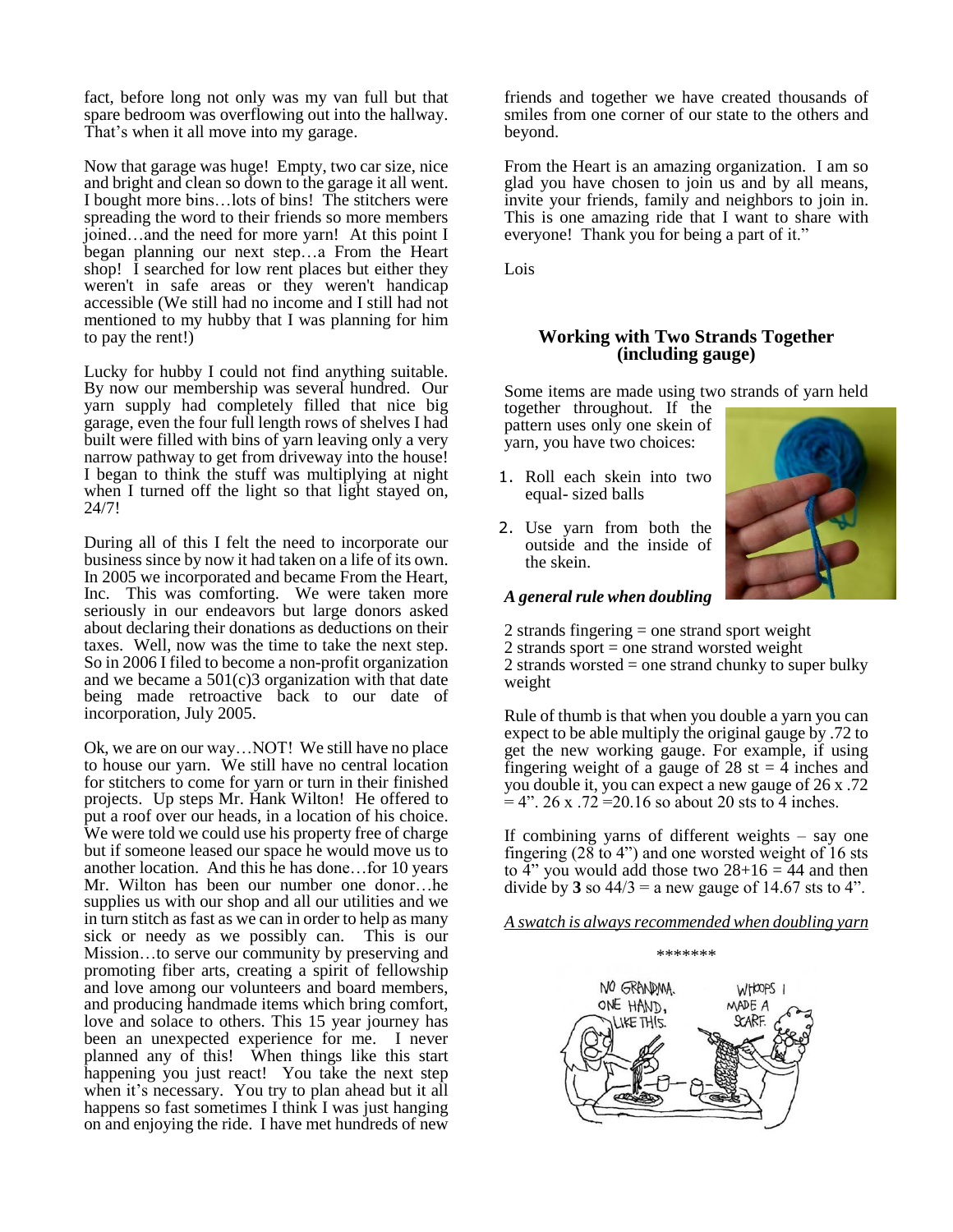#### **Tip of the Month**

Helpful Hint: When using both ends of a skein, place the yarn in a plastic Zip-Loc style bag. Clip the corners and thread yarn through the holes, seal bag.



**Winner of the Shop keeping Prize**

Congratulations to Margaret Almond, the winner of the December shopkeeping prize. There will be a nice bag of yarn at the shop for you to pick up for a special project.

To have your name entered in our monthly drawing, all you need to do is volunteer two hours of your time to be a shopkeeper. Contact Eleanor Cannon at (804) 514-1168 or by email at [e-cannon@msn.com](mailto:e-cannon@msn.com) if you would like to volunteer and have a chance at winning this prize. Eleanor will arrange for you to be trained and to work your first couple of shifts with somebody who already knows the ropes. See above for further details.

## **Recipient Groups**

This month, as you can see, we have a need for chemo and dialysis blankets in the Richmond Area. Where do we donate those?

Four local dialysis units receive our blankets, including Westhampton and Glen Forest. We send chemo blankets to the Hawthorn at Johnston Willis, the MCV Massey Cancer Center, and the Bon Secours Oncology Center at St. Mary's. We send blankets to Heartland and Compassionate Care Hospice, to the Massey Palliative Care Unit, and to Memorial Geriatrics. This list is by no means exhaustive but will give you just a small flavor of where your donations go.

We have also asked for hats and scarves for the homeless. These are mostly distributed though Friends of the Homeless in Richmond.

### **Wonderful Wool Blend Yarn Supply at the Shop**

The season is finally here that allows us to start putting our wool blend yarns to good use. You will find 3 bins of Lion Brand Woolease and similar yarns in the back area, near the crib. I'm hoping to create a better display for samples and this type yarn very soon, probably somewhere in the front area for the season. But for now, please head on back to the rear of the building for your wool blend choices. You'll also find wool blends in their normal cubbie area, just to your right as you enter the work/distribution room.

Now, what can we do with this yarn? Well, always, always…warm hats for our homeless. I'd much rather bring these folks inside in bad weather but since that isn't possible the best we can do is offer them more warmth than they currently have. This warmth comes in the form of hats, scarves or nice large mittens that can be layered over whatever they are currently using. These could be a great source for added warmth for those facing having to sleep outside. Large blankets are another wonderful gift for those having to face winter weather night and day.

Give this request some thought. You may have other ideas for using this yarn. If so, please pass along your ideas to us so we can get the word out and make things happen!

And remember, *always mark your project as containing wool by adding an extra strand of red yarn to one corner or near your FTH dove tag.*

#### **Donation Inventory Number Through December, 2015**

| Previous Total |  |
|----------------|--|
|                |  |

Grand Total................................... 235,513

#### **Schedulers Needed**

Schedulers are responsible for ensuring that the shop is properly 'staffed' with two people on duty for each shift while the shop is open. Each scheduler takes on one month at a time in rotation.

Contact any one of the current schedulers for more information.

Tricia Ennis [ennis1000@verizon.net](mailto:ennis1000@verizon.net) Eleanor Cannon [e-cannon@msn.com](mailto:e-cannon@msn.com) Ann Robbins aerobbins@live.com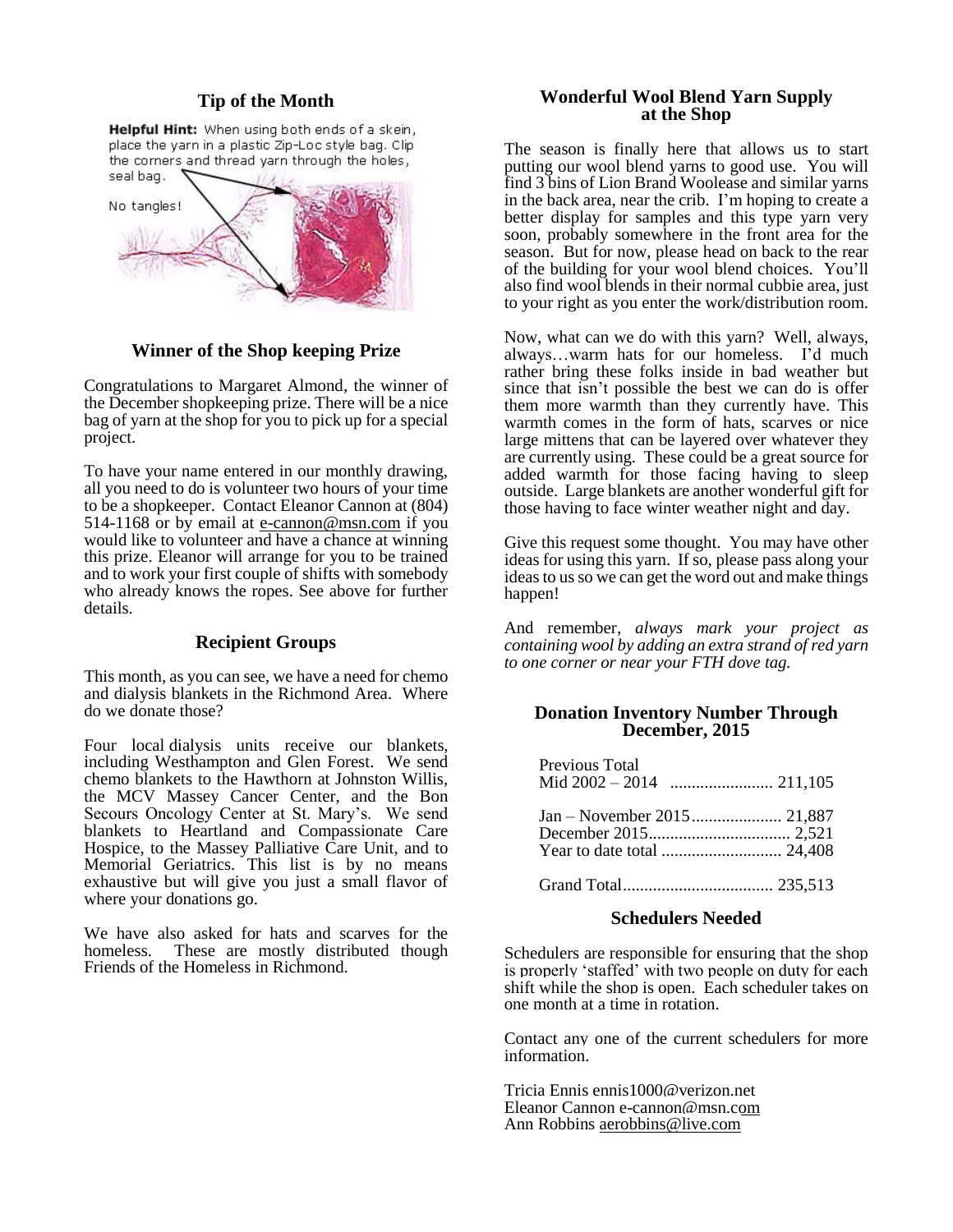# **Knit Ripple Blanket**

# **Materials**:

Caron Simply Soft (100% acrylic, worsted weight): Or any other worsted weight (#4) acrylic yarn 3 oz. each of three colors  $(A)$ ,  $(B)$ ,  $\&$   $(C)$  : 4 oz of one color  $(D)$  : 12 oz. white  $(E)$ 1 pair US size 7 (4.5 mm) circular needles, at least 29 in. long

# **Ripple pattern:**

**Row 1**: On a multiple of 58 sts plus 4, K2. Then \*K2, YO, K4, (K2tog) twice, K4, YO, K1, YO, K4, (K2tog) twice, K4, YO, K2. Rep. from \* to last 2 sts. K2 **Row 2:** K4. P to last 4 sts. K4. **Row 3:** K. **Rows 4-12:** Rep. rows 1-3 3 times more. These 12 rows complete one pattern sequence (PS).



## **Blanket directions:**

With (D), loosely CO 178 sts. Complete 1 PS. Switch to (E) and complete another PS. Continuing to switch colors, complete 1 PS each in  $(A)$ ,  $(E)$ ,  $(B)$ ,  $(E)$ ,  $(C)$ ,  $(E)$ . Repeat this color pattern  $[(D), (E), (A), (E), (B), (E),$ (C), (E)] 2 times more\*. Switch to (D). Work rows 1-11. BO loosely knitways. Weave in all loose ends.

Finished size as given is aprox. 34" X 37". Repeat more Ripple Pattern sequences to make the blanket longer.

# **Rainbow Peaks and Ridges Leftover Blanket**

Worsted weight yarn (quantity varies by size made), K hook Finished width of blanket approx. 34 "

Gauge: Each group of [5 DC, ch 1 (2DC, ch 2, 2DC) ch  $1$ ] = approx. 3.5"

Notes: To increase width, add 8 chains to beg chain. To decrease, subtract 8



Chain 79

# **1st row**

DC in 4th ch from hook and next 3 st (ch 3 counts as a DC),  $*$  skip next st, in next ch (2 DC, ch 2, 2 DC), skip next chain and DC in next 5 st. Repeat from \* to the end of the row, chain 3 and turn.

# **2nd row**

Ch 3 counts as 1st dc, dc in next DC of previous row, FPDC in next st and DC in next 2 st, \* skip next 2 st, in next ch 2 space (2 DC, ch 2, 2 DC), skip next 2 st, DC in next 2 st, FPDC in next stitch, DC in next 2 st. Repeat from \* to the end of the row (ending with DC in top of ch 3), chain 3 and turn.

# **3rd row**

Ch 3 counts as 1st dc, dc in next DC of previous row, BPDC around FPDC of previous row, DC in next 2 st, \* skip next 2 st, in next ch 2 space (2 DC, ch 2, 2 DC), skip next 2 st, DC in next 2 DC of previous row, BPDC in FPDC of previous row, DC in next 2 st. Repeat from \* to the end of the row, chain 3 and turn.

Repeat rows 2 and 3 until blanket is desired length.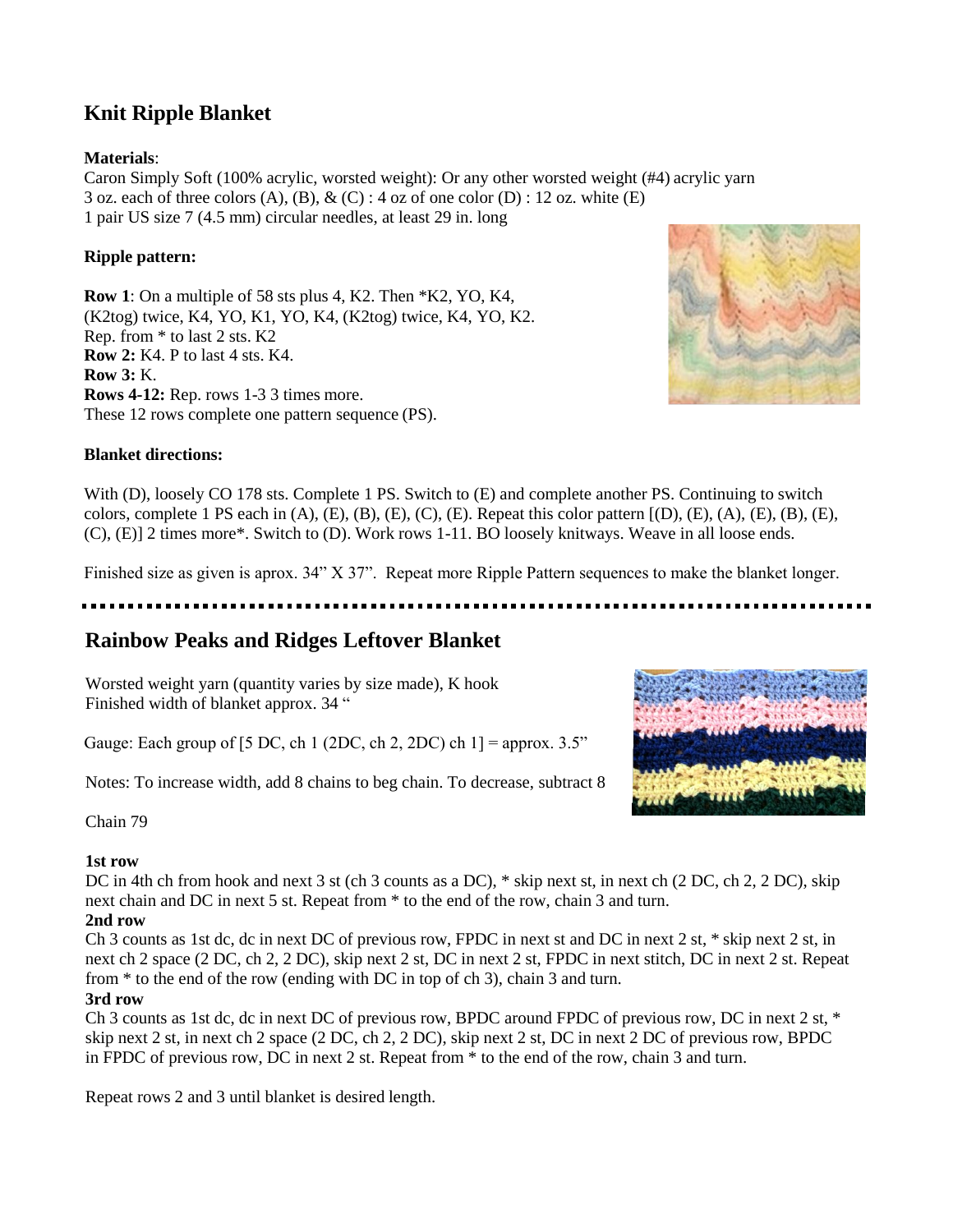| January 2016<br>From the Heart Local Group Times                   |                                                                                                                                                                                                                                   |                                                                                                                                                                                                                                                              |                                                                                                                                                                                                                                                        |                                                                                                                                                                                                                        |                                                                                       |                                                                                                   |  |  |
|--------------------------------------------------------------------|-----------------------------------------------------------------------------------------------------------------------------------------------------------------------------------------------------------------------------------|--------------------------------------------------------------------------------------------------------------------------------------------------------------------------------------------------------------------------------------------------------------|--------------------------------------------------------------------------------------------------------------------------------------------------------------------------------------------------------------------------------------------------------|------------------------------------------------------------------------------------------------------------------------------------------------------------------------------------------------------------------------|---------------------------------------------------------------------------------------|---------------------------------------------------------------------------------------------------|--|--|
| <b>Sunday</b>                                                      | <b>Monday</b>                                                                                                                                                                                                                     | <b>Tuesday</b>                                                                                                                                                                                                                                               | Wednesday                                                                                                                                                                                                                                              | <b>Thursday</b>                                                                                                                                                                                                        | <b>Friday</b>                                                                         | <b>Saturday</b>                                                                                   |  |  |
|                                                                    |                                                                                                                                                                                                                                   |                                                                                                                                                                                                                                                              |                                                                                                                                                                                                                                                        |                                                                                                                                                                                                                        | $\mathbf{1}$<br><b>Starbucks</b><br>Huguenot Rd<br>11 am-1:30pm                       | 2 Atlee Angels<br>Legacy Park<br>$1 - 3$ pm<br><b>Starbucks</b><br>Oxbridge Square<br>$10 -$ noon |  |  |
| 3                                                                  | Carson Library Group 3-5 pm<br>The Crossings at Bon Air 2.00<br>Farmville Baptist Church<br>132 N Main St, Farmville, 5:00pm<br>Hillcrest UMC 10-12<br>Midlothian Women's Group<br>Starbucks (inside Kroger)10am                  | 5<br>Martin's @ Chippenham Crossing Center<br>5:30-7:30pm<br>Tuckahoe @ Shop 6:30-8:30 pm<br>Prince George Library 2:00 - 4:00 pm<br>Chesterfield Heights Community Center<br>$2:00 - 3:30$                                                                  | 6 Colonial Heights Senior<br>Center 10-noon<br>Dinwiddie Library 1:00-3:00pm<br>Colony Critters', Patriot's<br>Colony in Williamsburg. 1:3pm<br>ElmCroft Retirement 1:30<br>Michael's, Midlothian Tnpk. &<br>Courthouse Rd. (craft room)<br>12:00-3:00 | 7 Hopewell Library 6pm - 8pm<br>Five Rivers Fiber Guild, Burgess -<br>1pm -3pm<br>Hopewell Library 6pm - 8pm<br>Mall Group Chesterfield Towne<br>Center (food court) 9-noon<br>Panera Bread Midlothian<br>4:30-7:00 Pm | 8<br><b>Starbucks</b><br>Huguenot Rd<br>11 am-1:30pm<br>Kay's Krafters<br>$1 - 5$ pm  | 9 Louisa Group<br>Hardee's<br>$10 -$ noon                                                         |  |  |
| 10<br>King George<br>- Peace Lutheran<br>Church<br>$2 - 4pm$       | 11 Hillcrest UMC 10-12<br>Carson Library Group 3-5 pm<br>Farmville Baptist Church<br>132 N Main St, Farmville, 5:00pm<br>The Crossings at Bon Air 2.00<br>Crossings at Fall Run 11 am<br>Southside Angels<br>Emporia YMCA, 2-4 pm | 12<br>Martin's @ Chippenham Crossing<br>Center 5:30-7:30pm<br>Tuckahoe @ Shop 6:30-8:30 pm<br><b>Chesterfield Heights Community</b><br>Center 2:00-3:30<br>Fredericksburg Wegman's<br>2nd FI Food Court - 11:30a - 2:30p                                     | 13<br><b>Colonial Heights Senior</b><br>Center 10-noon<br>Dinwiddie Library 1:00-3:00pm<br>B'mill/Woodlake<br>Clover Hill Library 6.30 - 8 pm<br><b>Chesterfield Needlework</b><br>Friends Central Library, Lori<br>Rd. 1pm - 2.30pm                   | 14<br>Hopewell Library 10am - noon<br>Chamberlayne Hts. United Meth<br>Church 1:30 - 3:00                                                                                                                              | 15<br><b>Starbucks</b><br>Huguenot Rd<br>11 am - 1:30 pm                              | 16 Starbucks<br>Oxbridge<br>Square<br>$10 -$ noon<br>Atlee Angels -<br>Legacy Park<br>$10 -$ noon |  |  |
| 17                                                                 | 18<br>Hillcrest UMC 10-12<br>The Crossings at Bon Air 2:00<br>Farmville Baptist Church<br>132 N Main St, Farmville, 5:00pm                                                                                                        | 19 Martin's @ Chippenham Crossing<br>Center 5:30-7:30pm<br>Tuckahoe @ Shop 6:30-8:30 pm<br>Prince George Library 2:00 - 4:00 pm<br>Fredericksburg Wegman's<br>2nd FI Food Court - 6:30 - 8:30pm<br><b>Chesterfield Heights Community</b><br>Center 2:00-3:30 | 20<br><b>Colonial Heights Senior</b><br>Center 10-noon<br>Michael's, Midlothian Tnpk. &<br>Courthouse Rd. (craft room)<br>12:00-3:00<br>ElmCroft Retirement 1:30                                                                                       | 21<br>Hopewell Library 6pm - 8pm<br>Mall Group Chesterfield Towne<br>Center (food court) 9-noon<br>Panera Bread Midlothian<br>4:30-7:00 Pm                                                                             | 22<br>Kay's Krafters<br>$1 - 5$ pm<br><b>Starbucks</b><br>Huguenot Rd<br>11 am-1:30pm | 23<br>Redeemer Lutheran<br>Redbridge Rd<br>Upstairs Conf. Room<br>$9 - 11$ am                     |  |  |
| 24<br>King George<br>- Peace Lutheran<br>Church<br>$2 - 4pm$<br>31 | 25 Hillcrest UMC 10-12<br>Carson Library Group 3-5 pm<br>Farmville Baptist Church<br>132 N Main St, Farmville, 5:00pm<br>The Crossings at Bon Air 2.00<br>Crossings at Fall Run 11 am<br>Southside Angels<br>Emporia YMCA, 2-4 pm | 26 Martin's @ Chippenham Crossing<br>Center 5:30-7:30pm<br>Tuckahoe @ Shop 6:30-8:30 pm<br>Fredericksburg Wegman's<br>2nd FI Food Court - 11:30a - 2:30p<br>Chesterfield Heights Community<br>center 2:00-3:30                                               | 27<br><b>Colonial Heights Senior</b><br>Center 10-noon<br>B'mill/Woodlake<br>Clover Hill Library 6.30 - 8 pm<br>Dinwiddie Library 1:00-3:00pm                                                                                                          | 28<br>Hopewell Library 10am - noon<br>Summerhill Retirement<br>1:30-3:30 pm                                                                                                                                            | 29<br><b>Starbucks</b><br>Huguenot Rd<br>11 am-1:30pm                                 | 30                                                                                                |  |  |